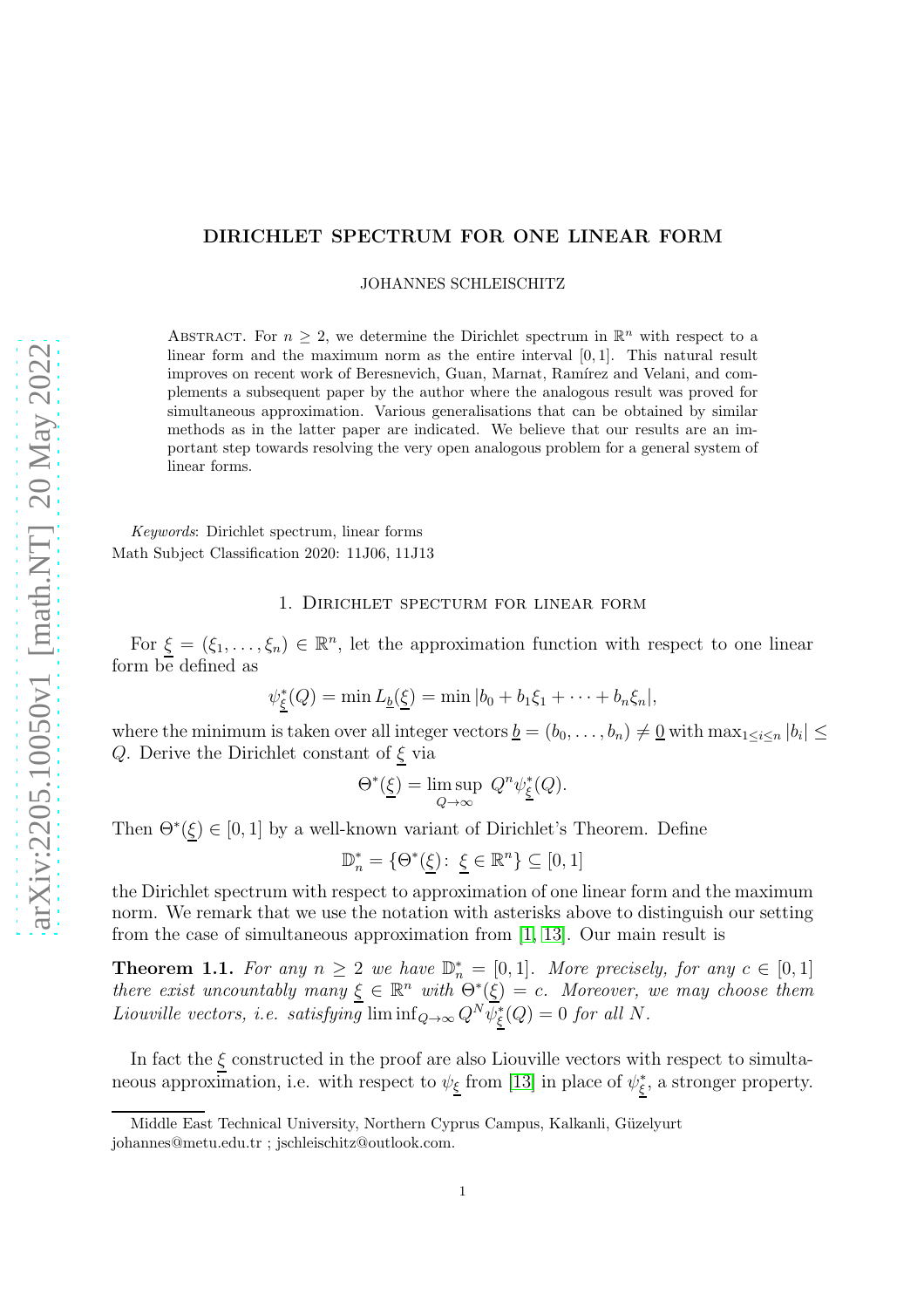In particular all its coordinates are Liouville numbers. The claims of the theorem fail for  $n = 1$ , for this case we refer to [\[1\]](#page-7-0) for further references.

Theorem [1.1](#page-0-0) refines work of [\[3\]](#page-7-2) and [\[13,](#page-7-1) Appendix]. Both papers yield a countable partition of [0, 1] into intervals each having non-empty intersection with  $\mathbb{D}_n^*$ , and admit the corresponding  $\xi \in \mathbb{R}^n$  to be Liouville vectors. The main purpose of [\[3\]](#page-7-2) was to show the existence of  $\xi$  satisfying the considerably weaker claims that  $\xi$  has Dirichlet constant in (0, 1), i.e. is Dirichlet improvable but not singular, and also not badly approximable, i.e.  $\liminf_{Q\to\infty} Q^n \psi_{\xi}^*(Q) = 0$ . It employed Roy's unconstructive existence result on parametric geometry of numbers [\[11\]](#page-7-3) as the essential tool, which led to aforementioned induced intervals of the form  $[\kappa_n c, c]$  for explicitly computable  $\kappa_n \in (0, 1)$ , which however decays hyperexponentially with  $n$ . In the latter paper [\[13\]](#page-7-1), the aforementioned partition was a consequence of [\[13,](#page-7-1) Theorem 2.1] where it was constructively shown that the dual Dirichlet spectrum  $\mathbb{D}_m$  with respect to simultaneous approximation to  $\xi_1, \ldots, \xi_m$  equals the entire interval [0, 1] for  $m \geq 2$ , as in Theorem [1.1,](#page-0-0) together with a transference result due to German [\[4\]](#page-7-4). See also [\[1,](#page-7-0) [2\]](#page-7-5) on the Dirichlet spectrum with respect to simultaneous approximation. In contrast to [\[3\]](#page-7-2), in the induced intervals in [\[13\]](#page-7-1), the quotient of interval endpoints depends explicitly on the larger endpoint c, and this ratio  $\kappa_n(c)$  tends to 0 like  $c^{n^2}$  as  $c \to 0$ . A comparison between the two results, distinguishing between small and large values of c, was given in [\[13,](#page-7-1) Appendix]. We further want to mention a related paper of Marnat [\[9\]](#page-7-6), which however does not improve on  $\kappa_n$  from [\[3\]](#page-7-2). Theorem [1.1](#page-0-0) finally gives the complete, natural answer on the Dirichlet spectrum for one linear form and thereby closes the gap arising in [\[3,](#page-7-2) [9,](#page-7-6) [13\]](#page-7-1). We note that the problem to determine the Dirichlet spectrum for a general system of m linear forms in n variables, both of which  $\mathbb{D}_{n}^{*}$  and  $\mathbb{D}_m$  are special cases of, remains open, as does the more moderate problem formulated in [\[3,](#page-7-2) Problem 4.1] on the existence of Dirichlet improvable but not badly approximable matrices (even for equal weights). We comment a little more on this topic in § [3.](#page-7-7)

We can generalize Theorem [1.1](#page-0-0) in various directions, with similar methods as in [\[13\]](#page-7-1). This includes exact uniform approximation with respect to more general functions  $\Phi^*(Q)$ in place of  $cQ^{-n}$ , metrical results for packing and Hausdorff dimension for  $\xi$  (for Hausdorff dimension we omit the property of  $\xi$  being Liouville), generalizations to certain Cantor sets, assertions on the spectrum with respect to other norms (applied to  $\underline{b}$ ), and additional refined information on ordinary approximation. We only state one examplary result.

<span id="page-1-0"></span>**Theorem 1.2.** Let  $n \geq 2$  be an integer. Assume  $\Phi^* : \mathbb{N} \to (0, \infty)$  satisfies  $\Phi^*(t) < t^{-n}$ for  $t \geq t_0$  and

(1) 
$$
\liminf_{\alpha \to 1^+} \liminf_{t \to \infty} \frac{\Phi^*(\alpha t)}{\Phi^*(t)} \ge 1.
$$

Then there exist uncountably many  $\xi \in \mathbb{R}^n$  satisfying

<span id="page-1-1"></span>
$$
\limsup_{Q \to \infty} \frac{\psi_{\underline{\xi}}^*(Q)}{\Phi^*(Q)} = 1.
$$

The claim can be interpreted complementary to the special case of one linear form of a result by Jarník [\[8\]](#page-7-8). He constructed vectors  $\underline{\xi}$  with the property  $\psi_{\xi}^{*}(Q) < \Phi^{*}(Q)$  for all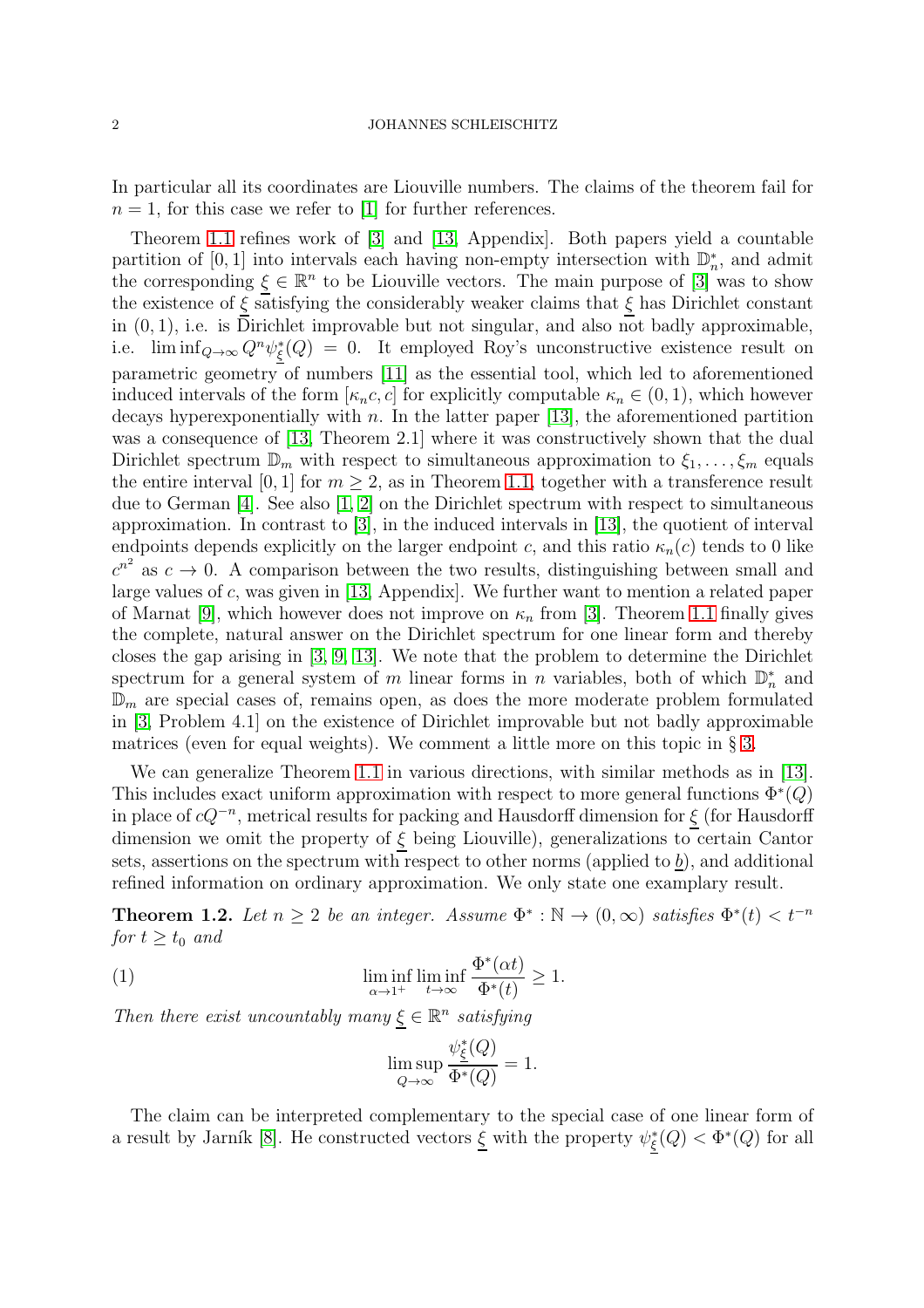large Q, for any given  $\Phi^*$  of decay  $\Phi^*(t) < t^{-n}$ , but provides no control for the lower bound of  $\psi_{\xi}^*$ . In [\[8\]](#page-7-8) algebraic independence of the coordinates of  $\underline{\xi}$  was imposed as well, however by some variational argument assuming this does not cause any problem in Theorem [1.2](#page-1-0) either. So only the additional condition [\(1\)](#page-1-1) is a disadvantage of Theorem [1.2,](#page-1-0) which excludes functions of (local) exponential decay. The "very singular" vectors induced by very fast decreasing Φ<sup>∗</sup> have frequently occurred in the work of Moshchevitin, particularly regarding geometric aspects of their induced best approximating integer linear forms, we only want to quote [\[10\]](#page-7-9) exemplarily here. See also [\[12\]](#page-7-10) for inhomogeneous approximation.

# 2. Proof of Theorem [1.1](#page-0-0)

2.1. **Outline.** Given  $c \in [0,1]$ , we construct  $\xi \in \mathbb{R}^n$  with  $\Theta^*(\xi) = c$ . We may assume strict inequalities  $0 < c < 1$  as it is well-known that the set of singular vectors defined via  $\Theta^*(\xi) = 0$  is rather large (see [\[5\]](#page-7-11), [\[6\]](#page-7-12) for example), and similarly for  $\Theta^*(\xi) = 1$  the according set of  $\xi$  has full *n*-dimensional Lebesgue measure due to work of Davenport and Schmidt [\[7\]](#page-7-13). The construction described in § [2.2](#page-2-0) is very similar to [\[13,](#page-7-1) § 5.1] where simultaneous approximation was studied, with only a small twist. The verification in § [2.3,](#page-3-0) [2.4](#page-5-0) below is based on similar concepts as well, however some new ideas are required, in particular the most challenging Case 3 of § [2.3](#page-3-0) employs a fundamentally new technique.

<span id="page-2-0"></span>2.2. **Construction of**  $\xi$ **.** Define an increasing sequence of positive integers recursively as follows: Define the initial n terms by  $a_i = 8j!$  for  $1 \leq j \leq n$ . For  $k \geq 1$ , having constructed the first  $nk$  terms  $a_1, \ldots, a_{nk}$ , let the next n terms be given by the recursion

<span id="page-2-2"></span>
$$
(2) \t\t\t a_{nk+1} = a_{nk}^{M_k}
$$

and

<span id="page-2-4"></span>(3) 
$$
a_{nk+2} = a_{nk+1}^2, \quad a_{nk+3} = a_{nk+1}^3, \quad \dots, \quad a_{nk+n-1} = a_{nk+1}^{n-1},
$$

and finally

<span id="page-2-3"></span>(4) 
$$
a_{nk+n} = a_{n(k+1)} = \lceil c^{-1} a_{nk+1} \rceil \cdot a_{nk+n-1} \in (a_{nk+1}^n, \infty),
$$

with integers  $M_k \to \infty$  that tend to infinity fast enough.

<span id="page-2-1"></span>We observe that

$$
(5) \t a_i|a_{i+1}, \t i \geq 1.
$$

Define the components  $\xi_j$  of  $\xi$  via

(6) 
$$
\xi_j = \sum_{h=0}^{\infty} \frac{1}{a_{nh+j}}, \qquad 1 \le j \le n,
$$

that is we sum the reciprocals over the indices congruent to  $j$  modulo  $n$ . We show that  $\Theta^*(\xi) = c$  for  $\xi$  constructed above, and that they are Liouville vectors. Due to the freedom in choice of the  $M_k$  we clearly obtain uncountably many  $\xi$ .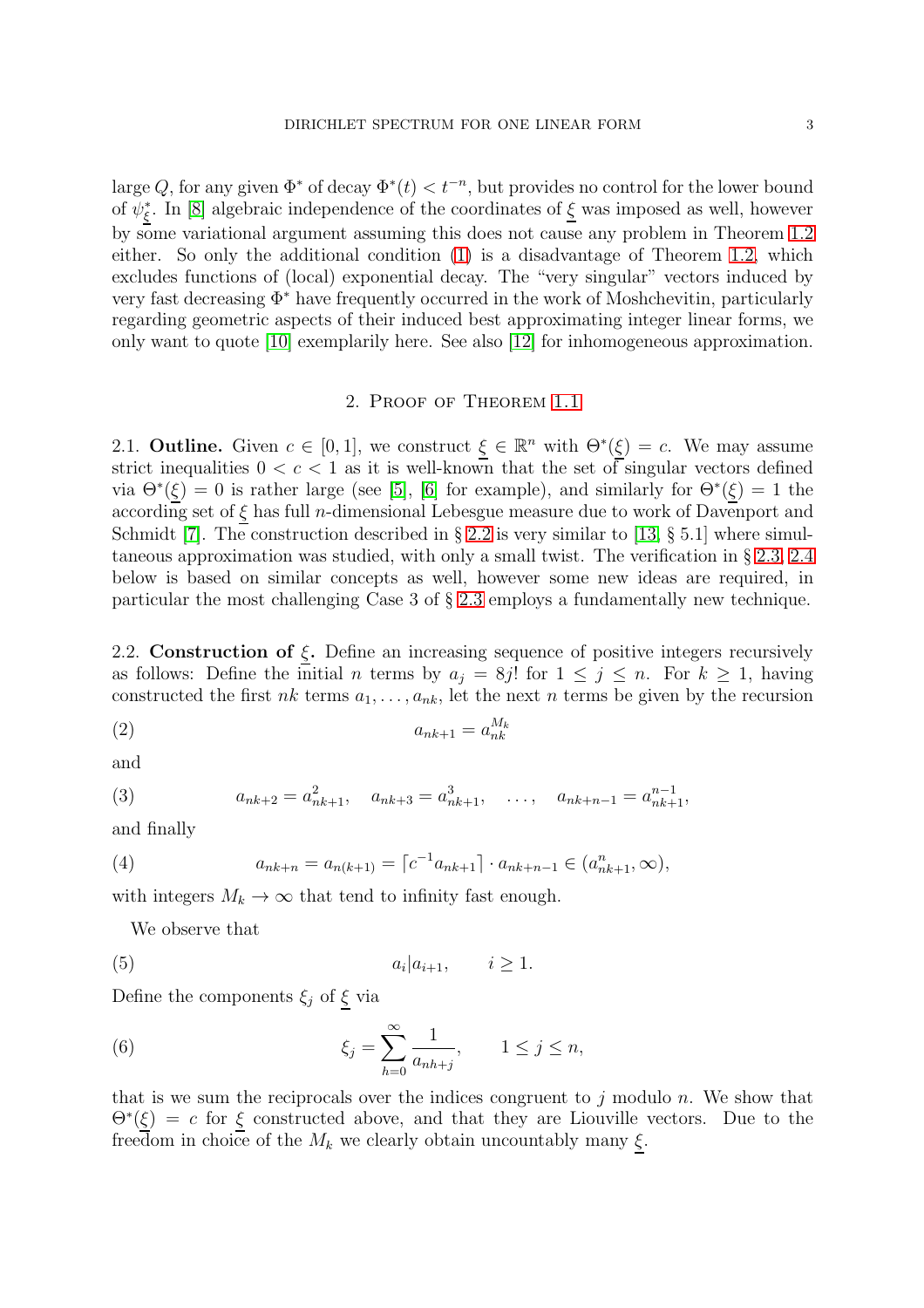For the sequel, for  $1 \leq j \leq n$  and  $k \geq 0$  integers, fix the notation  $\xi_j = S_{j,k} + R_{j,k}$  with

.

<span id="page-3-1"></span>
$$
S_{j,k} = \sum_{h=0}^{k} a_{nh+j}^{-1} \in \mathbb{Q}, \qquad R_{j,k} = \sum_{h=k+1}^{\infty} a_{nh+j}^{-1}
$$

Let  $S_{0,k} = 1$  and  $R_{0,k} = 0$  for  $k \geq 0$ . Then for any  $\underline{b} \in \mathbb{Z}^{n+1}$  and any  $k \geq 1$  we have

(7) 
$$
L_{\underline{b}}(\underline{\xi}) = |\sum_{j=0}^{n} b_j S_{j,k} + \sum_{j=0}^{n} b_j R_{j,k}|.
$$

<span id="page-3-0"></span>2.3. Proof of  $\Theta^*(\xi) \leq c$  and Liouville property. Let Q be any large parameter. We need to construct  $\underline{b} \in \mathbb{Z}^{n+1} \setminus \{ \underline{0} \}$  with  $\max_{1 \leq j \leq n} |b_j| \leq Q$  and inducing  $L_{\underline{b}}(\xi)$  <  $c(1+o(1))Q^{-n}$  as  $Q \to \infty$ . There is a unique large integer k such that  $a_{kn} \leq Q < a_{(k+1)n}$ . Observing that

$$
a_{nk} < \frac{a_{nk+1}a_{n(k-1)}}{a_{nk}} < a_{nk+1} < a_{n(k+1)}
$$

we distinguish the three cases for Q given by

$$
Q \in [a_{nk}, a_{nk+1}a_{n(k-1)}/a_{nk}), \quad Q \in [a_{nk+1}a_{n(k-1)}/a_{nk}, a_{nk+1}), \quad Q \in [a_{nk+1}, a_{n(k+1)}),
$$

We start with the easiest case and keep the most challenging middle interval for the end.

Case 1: We have  $Q \in [a_{nk+1}, a_{n(k+1)})$ . Then we may simply take

$$
b_1 = a_{nk+1},
$$
  $b_2 = b_3 = \cdots = b_n = 0,$ 

and  $b_0 = -b_1S_{1,k} = -\sum_{j\leq k} a_{nk+1}/a_{nj+1}$  the nearest integer to  $-b_1\xi_1$ , which by [\(5\)](#page-2-1) is indeed an integer. Clearly  $\max_{1 \leq j \leq n} |b_j| \leq Q$ . From [\(7\)](#page-3-1), [\(2\)](#page-2-2) and [\(4\)](#page-2-3) we get

$$
L_{\underline{b}}(\underline{\xi}) = |b_1 S_{1,k} + b_1 R_{1,k} + b_0| = |b_1 R_{1,k}| = a_{nk+1} \sum_{j \ge k+1} a_{nj+1}^{-1}
$$
  

$$
\le 2a_{nk+1}a_{n(k+1)+1}^{-1} \le 2a_{n(k+1)}^{1/n} \cdot (c^{-1}a_{n(k+1)}^{M_{k+1}})^{-1} = 2ca_{n(k+1)}^{1/n - M_{k+1}} < ca_{n(k+1)}^{-n} \le cQ^{-n}
$$

as soon as we choose  $M_{k+1}$  large enough in the next step of the construction. Thus  $\psi_{\xi}^{*}(Q) \leq cQ^{-n}$  for those Q. If we let  $M_{k} \to \infty$ , by taking  $Q = a_{nk+1}$  and the  $b_{j}$  as above, it is further easy to see that the induced  $\xi$  becomes a Liouville vector.

Case 2: We have  $Q \in [a_{nk}, a_{nk+1}a_{n(k-1)}/a_{nk})$ . Then we choose

$$
b_1 = b_2 = \cdots = b_{n-1} = 0
$$
,  $b_n = a_{nk}$ 

and finally  $b_0 = -b_n S_{n,k} = -\sum_{j\leq k} a_{nk}/a_{nj}$  the nearest integer to  $-b_n \xi_n$ , which again by [\(5\)](#page-2-1) is indeed an integer. It is again obvious that  $\max_{1 \leq j \leq n} |b_j| \leq Q$ . From [\(7\)](#page-3-1) we get

$$
L_{\underline{b}}(\underline{\xi}) = |b_n S_{n,k} + b_n R_{n,k} + b_0| = |b_n R_{n,k}| = a_{nk} R_{n,k} = \sum_{j \ge k+1} \frac{a_{nk}}{a_{nj}} \le 2 \frac{a_{nk}}{a_{n(k+1)}}.
$$

We want this to be  $\langle cQ^{-n}$ . By assumption on Q it suffices to have

$$
2\frac{a_{nk}}{a_{n(k+1)}} < c \left(\frac{a_{nk+1}a_{n(k-1)}}{a_{nk}}\right)^{-n}
$$

.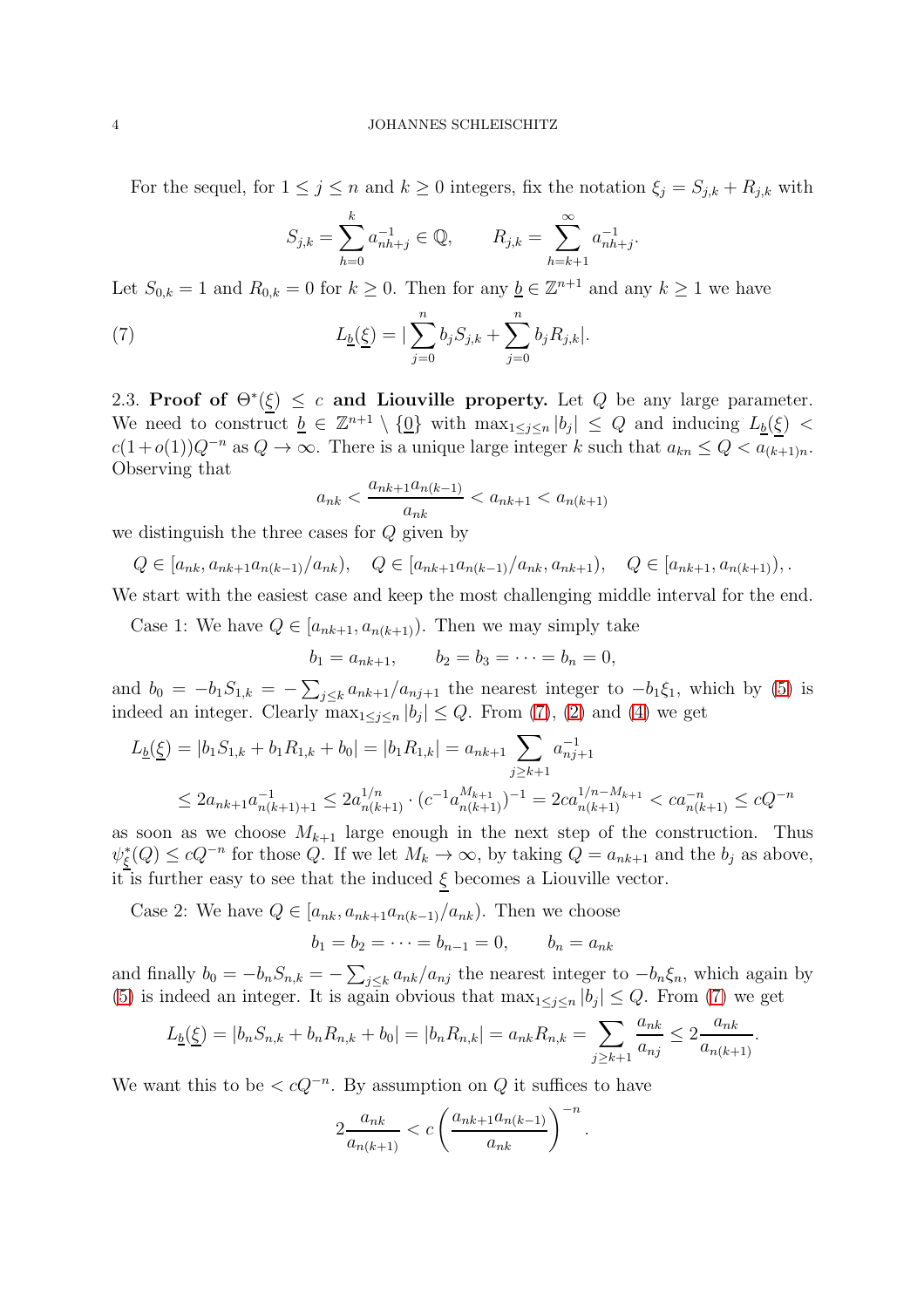Since  $a_{n(k+1)} \geq c^{-1} a_{nk+1}^n$  by [\(4\)](#page-2-3), a sufficient condition is

(8) 
$$
2a_{n(k-1)} < a_{nk}^{1-1/n}.
$$

Since  $a_{nk} > c^{-1}a_{n(k-1)}^{M_{k-1}n} > a_{n(k-1)}^{M_{k-1}n}$  by [\(2\)](#page-2-2) and [\(4\)](#page-2-3), and as  $n \ge 2$ , this can clearly be achieved for all k by choosing the  $M_j \geq 2$ . Again we infer  $\psi_{\xi}^*(Q) \leq cQ^{-n}$  for these values of Q.

Case 3: Assume finally  $Q \in [a_{nk+1}a_{n(k-1)}/a_{nk}, a_{nk+1})$ . For  $0 \leq \ell \leq k-1$ , define

<span id="page-4-2"></span>
$$
N_{\ell} = N_{\ell}(k) := a_{nk+1}a_{n\ell} \left( \frac{1}{a_{n(\ell+1)}} + \frac{1}{a_{n(\ell+2)}} + \cdots + \frac{1}{a_{nk}} \right),
$$

where we let  $a_0 = 1$ . Note that all  $N_{\ell}$  are integers by [\(5\)](#page-2-1) and we can assume that  $N_0 > N_1 > N_2 > \cdots > N_{k-1}$  by choosing the  $M_j$  large enough. The assumption of Case 3 translates into  $Q > N_{k-1}$ , hence there exists a minimum integer  $0 \le e \le k-1$  such that

$$
Q > N_e.
$$

Let us define our linear form via

$$
b_1 = N_e
$$
,  $b_2 = b_3 = \cdots = b_{n-1} = 0$ ,  $b_n = -a_{ne}$ 

and finally put  $b_0$  the closest integer to  $-(b_1\xi_1 + b_n\xi_n)$ . Clearly  $|b_n| = a_{ne} \le N_e < Q$  as well, so  $\max_{1 \leq j \leq n} |b_j| \leq Q$ . We may first rewrite  $L_{\underline{b}}(\underline{\xi})$  from [\(7\)](#page-3-1) with our present k as

<span id="page-4-0"></span>(9) 
$$
L_{\underline{b}}(\underline{\xi}) = |\sum_{j=0}^{n} b_j S_{j,k} + \sum_{j=0}^{n} b_j R_{j,k}|
$$
  
=  $|b_0 + b_1 S_{1,k} + b_n S_{n,k} + b_1 R_{1,k} + b_n R_{n,k}|$   
=  $|b_0 + b_1 S_{1,k-1} + (b_1 (S_{1,k} - S_{1,k-1}) + b_n S_{n,k}) + (b_1 R_{1,k} + b_n R_{n,k})|.$ 

Next we observe that  $b_1S_{1,k-1} \in \mathbb{Z}$ . Indeed, we may write it as

$$
b_1 S_{1,k-1} = U_k a_{ne} \cdot \frac{a_{nk+1}}{a_{n(k-1)+1} a_{nk}}, \qquad U_k := \frac{a_{nk}}{a_{n(k+1)}} + \frac{a_{nk}}{a_{n(k+2)}} + \dots + \frac{a_{nk}}{a_{nk}} \in \mathbb{Z},
$$

where  $U_k \in \mathbb{Z}$  by [\(5\)](#page-2-1). But now  $(a_{n(k-1)+1}a_{nk})|a_{nk+1}$  again since by (5) we have  $a_{n(k-1)+1}|a_{nk}$ and by [\(4\)](#page-2-3) we have  $a_{nk}^2|a_{nk+1}$ , as we may assume  $M_k \geq 2$ . Moreover we easily check via  $(5)$  that

$$
b_1(S_{1,k} - S_{1,k-1}) + b_n S_{n,k} = N_e/a_{nk+1} - a_{ne} S_{n,k} = -a_{ne}(a_n^{-1} + a_{2n}^{-1} + \dots + a_{ne}^{-1}) \in \mathbb{Z}
$$

as well, where we mean that the sum vanishes if  $e = 0$ . Since the error terms  $b_1R_{1,k}$  and  $b_nR_{n,k}$  are easily seen to be each smaller than  $1/4$  by absolute value, we get

$$
b_0 = -b_1 S_{1,k-1} - (b_1 (S_{1,k} - S_{1,k-1}) + b_n S_{n,k}) \in \mathbb{Z}
$$

and can simplify [\(9\)](#page-4-0) to

<span id="page-4-1"></span>(10) 
$$
L_{\underline{b}}(\underline{\xi}) = |b_1 R_{1,k} + b_n R_{nk}|
$$
  
=  $|N_e R_{1,k} - a_{ne} R_{n,k}|$   
=  $a_{ne} \cdot \left| a_{nk+1} \left( \frac{1}{a_{n(e+1)}} + \frac{1}{a_{n(e+2)}} + \dots + \frac{1}{a_{nk}} \right) \sum_{j \ge k+1} \frac{1}{a_{nj+1}} - \sum_{j \ge k+1} \frac{1}{a_{nj}} \right|.$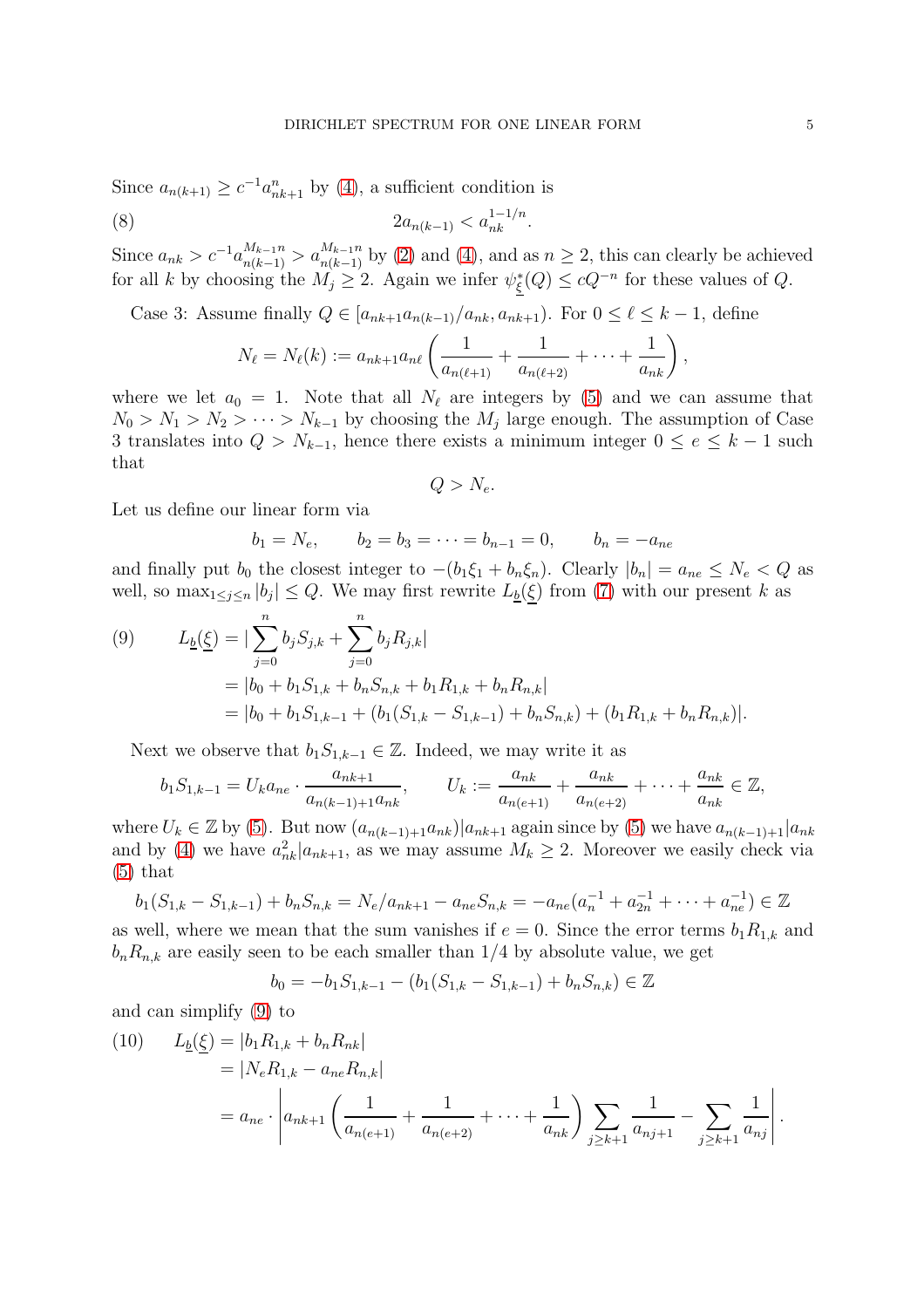We distinguish two cases again.

Subcase 3i: Assume  $e \geq 1$ . Choosing  $M_{k+1} \geq 2$ , from [\(2\)](#page-2-2) we easily see that  $a_{nk+1}/a_{n(k+1)+1} =$  $o(a_{n(k+1)}^{-1})$  as  $k \to \infty$  and consequently  $a_{ne}/a_{n(k+1)}$  is the dominating term in [\(10\)](#page-4-1). It suffices to estimate [\(10\)](#page-4-1) by

$$
L_{\underline{b}}(\underline{\xi}) \le 2 \frac{a_{ne}}{a_{n(k+1)}}.
$$

Again we want this to be  $\langle cQ^{-n}$ . This is equivalent to

$$
Q < \left(\frac{ca_{n(k+1)}}{2a_{ne}}\right)^{1/n}.
$$

By assumption  $e \geq 1$  and minimality of e, we have

$$
Q \le N_{e-1} < 2\frac{a_{n(e-1)}}{a_{ne}}a_{nk+1}.
$$

Hence, it suffices to confirm

$$
2\frac{a_{n(e-1)}}{a_{ne}}a_{nk+1} \le \left(\frac{ca_{n(k+1)}}{2a_{ne}}\right)^{1/n}
$$

.

But using  $a_{n(k+1)} \geq c^{-1} a_{nk+1}^n$  from [\(4\)](#page-2-3) and  $n \geq 2$ , a sufficient condition for the latter is

(11) 
$$
a_{n(e-1)} \leq \frac{1}{4} \cdot a_{ne}^{1/2} \leq \frac{1}{4} \cdot a_{ne}^{1-1/n}.
$$

Now we conclude similar as for [\(8\)](#page-4-2): For  $e = 1$  we may assume this since  $a_0 = 1$  and  $a_n = 8n! \ge 16$ , and for  $e > 1$  by [\(3\)](#page-2-4) and [\(2\)](#page-2-2) we have

<span id="page-5-1"></span>
$$
a_{ne} > c^{-1}a_{n(e-1)}^{M_{e-1}n} > a_{n(e-1)}^{M_{e-1}n} \ge a_{n(e-1)}^{2M_{e-1}}.
$$

If we let  $M_j \geq 2$  for all  $j \geq 1$  and choose larger initial terms  $M_j$  if necessary, the quotient  $a_{n(e-1)}/a_{ne}^{1/2}$  from [\(11\)](#page-5-1) can be made arbitrarily small, uniformly in  $c \in [0,1]$  and  $e \geq 1$ . Thus again  $\psi_{\xi}^{*}(Q) \leq cQ^{-n}$  for Q as above in any case.

Subcase 3ii: Finally assume  $e = 0$ , i.e.  $Q > a_{nk+1}(a_n^{-1} + a_{2n}^{-1} + \cdots + a_{kn}^{-1})$ . Again  $a_0/a_{n(k+1)} = a_{n(k+1)}^{-1}$  is the dominating term in [\(10\)](#page-4-1), for large k. Thus, from [\(4\)](#page-2-3) as  $Q \to \infty$  (or equivalently  $k \to \infty$ ) we get

$$
L_{\underline{b}}(\underline{\xi}) \le a_{n(k+1)}^{-1}(1+o(1)) = ca_{nk+1}^{-n}(1+o(1)) \le cQ^{-n}(1+o(1)).
$$

This yields  $\psi_{\xi}^{*}(Q) \leq c(1 + o(1))Q^{-n}$  as  $Q \to \infty$  for values Q in question. Since we exhausted all cases, we infer  $\Theta^*(\xi) \leq c$ .

<span id="page-5-0"></span>2.4. **Proof of**  $\Theta^*(\xi) \geq c$ . Take  $Q = a_{nk+1} - 1$  for large k. Consider any non-trivial linear form  $L_b$  of height at most Q. Let  $i \in \{1, 2, ..., n\}$  be the largest index with  $b_i \neq 0$ . By [\(5\)](#page-2-1), the denominator of any  $S_{j,k} \in \mathbb{Q}$  written in lowest terms divides  $a_{nk+j}$ . Assume for the moment that for  $j = i$ , the denominator of  $S_{i,k}$  equals  $a_{nk+i}$  when reduced. If  $i = 1$ , then  $b_1S_{1,k} \notin \mathbb{Z}$  by  $|b_1| \leq Q < a_{nk+1}$ , thus also  $b_0 + b_1S_{1,k} \notin \mathbb{Z}$ . If  $i > 1$ , then since  $|b_i| \leq Q < a_{nk+1} \leq a_{nk+i}/a_{nk+i-1}$  by [\(3\)](#page-2-4), [\(4\)](#page-2-3) (with equality in the last inequality if  $i < n$ , we have that  $b_i S_{i,k}$  in reduced form still has denominator strictly larger than  $a_{nk+i-1} = (i-1)a_{nk+1}$ . On the other hand, by [\(5\)](#page-2-1) all other  $b_j S_{j,k}$  for  $0 \leq j < i$  have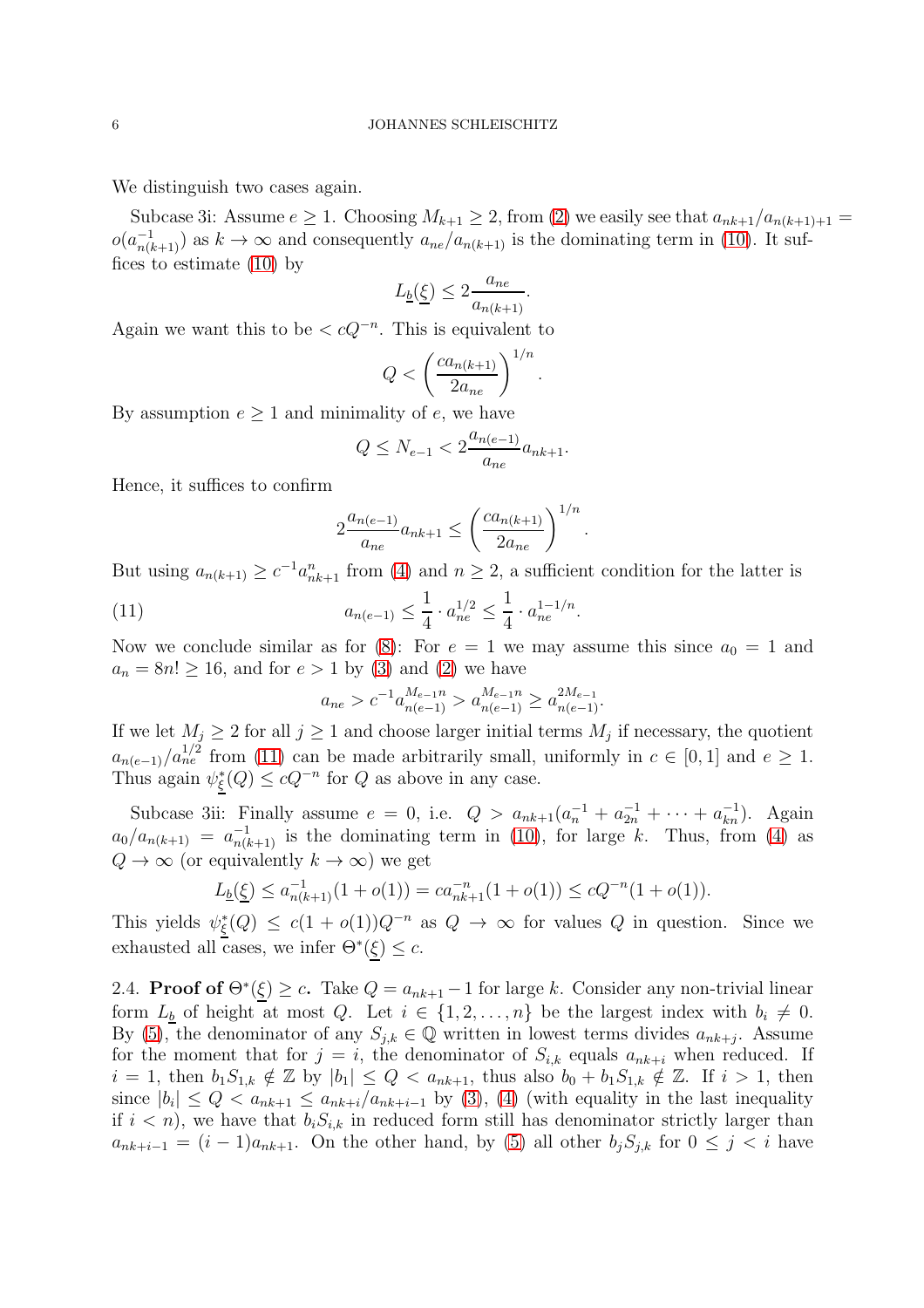denominator dividing  $(i-1)a_{nk+1}$ , after reduction. Hence this also applies to their sum. In both cases  $i = 1$  or  $i > 1$ , we infer that the entire sum

$$
\sum_{j=0}^{n} b_j S_{j,k} = \sum_{j=0}^{i} b_j S_{j,k} = b_i S_{i,k} + \sum_{j=0}^{i-1} b_j S_{j,k}
$$

cannot vanish. But again by [\(5\)](#page-2-1) it can be written as a rational with denominator dividing  $a_{nk+i}$  when reduced. Therefore its modulus is bounded from below by

$$
\left| \sum_{j=0}^{n} b_j S_{j,k} \right| \ge a_{nk+i}^{-1} \ge a_{n(k+1)}^{-1} > c(1 - o(1)) a_{nk+1}^{-n} > c(1 - o(1)) Q^{-n},
$$

as  $Q \to \infty$  (or equivalently  $k \to \infty$ ), where we used [\(4\)](#page-2-3) and that Q is very close to  $a_{nk+1}$ . The sum of remainder terms can be estimated via

$$
\left|\sum_{j=0}^n b_j R_{j,k}\right| \leq nQ \max_{1 \leq j \leq n} |R_{j,k}| \ll_n a_{nk+1} a_{n(k+1)+1}^{-1} = o(a_{nk+1}^{-n}) = o(Q^{-n}),
$$

as  $Q \to \infty$  as soon as we let all  $M_i \geq 2$  by [\(2\)](#page-2-2). By triangle inequality and [\(7\)](#page-3-1) we get

$$
L_{\underline{b}}(\underline{\xi}) = \left| \sum_{j=0}^{n} b_{j} S_{j,k} + \sum_{j=0}^{n} b_{j} R_{j,k} \right|
$$
  
 
$$
\geq \left| \sum_{j=0}^{n} b_{j} S_{j,k} \right| - \left| \sum_{j=0}^{n} b_{j} R_{j,k} \right| \geq c(1 - o(1))Q^{-n}, \qquad Q \to \infty.
$$

Thus, if we let  $k \to \infty$ , we get  $\Theta^*(\xi) \geq c$  as desired.

It remains to be shown that  $S_{i,k}$  is already reduced with denominator  $a_{nk+i}$ , for  $1 \leq$  $i \leq n$ . We use induction on k. It is clear that  $S_{i,0} = 1/a_i$  is reduced. Now assume  $S_{i,k-1} = u/v$  is in lowest terms with denominator  $v = a_{n(k-1)+i}$ . If  $i < n$  by [\(2\)](#page-2-2), [\(3\)](#page-2-4) and [\(4\)](#page-2-3) we have that

$$
S_{i,k} = \frac{u}{v} + \frac{1}{a_{nk+i}} = \frac{u}{v} + \frac{1}{(vG_{i,k})^{iM_k}} = \frac{v^{iM_k - 1}G_{i,k}^{iM_k}u + 1}{v^{iM_k}G_{i,k}^{iM_k}} = \frac{v^{iM_k - 1}G_{i,k}^{iM_k}u + 1}{a_{nk+i}}
$$

for some integer  $G_{i,k} = a_{n(k-1)+1}^{n-1-i} [c^{-1}a_{n(k-1)+1}]$ . This is clearly again reduced with denominator  $a_{nk+i}$  since upon  $M_k \geq 2$  the numerator is congruent to 1 modulo any prime divisor of  $vG_{i,k}$ , the latter being an integer multiple of the radical of the denominator. Finally in case of  $i = n$ , we have

$$
S_{n,k} = \frac{u}{v} + \frac{1}{a_{nk+n}} = \frac{u}{v} + \frac{1}{H_{n,k}v^{M_k(n-1)}} = \frac{v^{M_k(n-1)-1}H_{n,k}u + 1}{v^{M_k(n-1)}H_{n,k}} = \frac{v^{M_k(n-1)-1}H_{n,k}u + 1}{a_{nk+n}}
$$

where  $H_{n,k} = \lceil c^{-1} a_{nk+1} \rceil = \lceil c^{-1} v^{M_k} \rceil$ , and a similar argument applies.